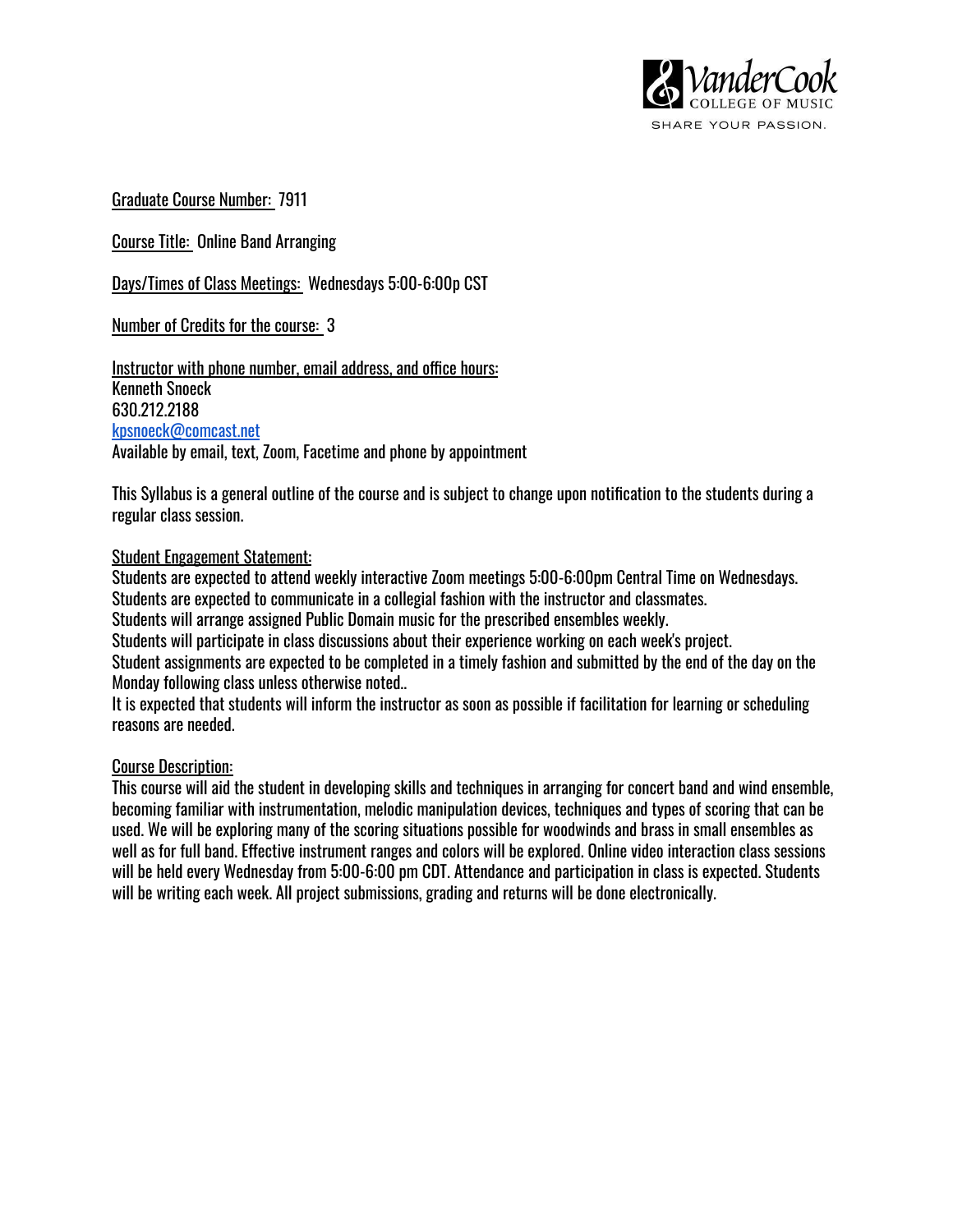

SHARE YOUR PASSION.

| <b>Student Learning Outcomes</b>                                                                                                                                                                                                                                                                                                                                                                                                                                                                                                                                                                                                                                                                                                                                                                                                                                                                                                 | <b>Outcomes Assessments</b>                                                                                                                                                                                                                                                                                                                                                                                                                                                                                                                                                                                                                                                                             |
|----------------------------------------------------------------------------------------------------------------------------------------------------------------------------------------------------------------------------------------------------------------------------------------------------------------------------------------------------------------------------------------------------------------------------------------------------------------------------------------------------------------------------------------------------------------------------------------------------------------------------------------------------------------------------------------------------------------------------------------------------------------------------------------------------------------------------------------------------------------------------------------------------------------------------------|---------------------------------------------------------------------------------------------------------------------------------------------------------------------------------------------------------------------------------------------------------------------------------------------------------------------------------------------------------------------------------------------------------------------------------------------------------------------------------------------------------------------------------------------------------------------------------------------------------------------------------------------------------------------------------------------------------|
| 1. Students will be able to demonstrate an<br>understanding and application of the appropriate<br>and practical range of each instrument<br>2. Students will be able to demonstrate an<br>understanding and application of appropriate<br>performance technique expectations for each<br>instrument<br>3. Students will be able to display an understanding<br>and application of arranging techniques for a variety<br>of instrumental combinations<br>4. Students will be able to demonstrate the<br>understanding and application of a variety of<br>harmonization techniques<br>5. Students will be able to demonstrate reasonable<br>proficiency and appropriate understanding of<br>Sibelius or Finale software in the preparation and<br>submission of all assignments in a neat, accurate<br>and professional manner<br>6. Students will be able to discuss and display an<br>understanding of applicable copyright laws | 1. Assignments will have reasonable and practical<br>ranges for instruments relative to the intended<br>level of the players<br>2. Assignments will have technique demands<br>appropriate tor the intended level of the intended<br>players<br>3. Assignments will utilize various proscribed<br>woodwind, brass, percussion and ensembles<br>4. Assignments will use a variety of accompaniment<br>scoring techniques including block harmony,<br>harmonized melodic rhythm, and counterpoint<br>5. Assignments will be in professional form as to<br>instrument identification, notation accuracy,<br>musical and rehearsal marks and legibility<br>6. Assignments will be of Public Domain materials |
|                                                                                                                                                                                                                                                                                                                                                                                                                                                                                                                                                                                                                                                                                                                                                                                                                                                                                                                                  |                                                                                                                                                                                                                                                                                                                                                                                                                                                                                                                                                                                                                                                                                                         |

# Program-Level Outcomes Addressed:

Professionalism in Teaching - Candidates will participate in group and character-building activities by working alone and with others to explore personal strengths, weaknesses, opportunities, and threats to personal and professional growth. Students will demonstrate the ability to: Research best educational practices; Discern new uses for information from a variety of course work; Reflectively discuss their teaching and ways to enhance it

Course Requirements and Assessment: Exercise 1: Clarinet Choir Exercise 2A: Saxophone Quartet Exercise 2B: Mixed C Instrument Sextet Exercise 3: Brass Choir Exercise 4: Full Winds Exercise 5: Percussion Ensemble Exercise 6: Full Winds from Orchestra Score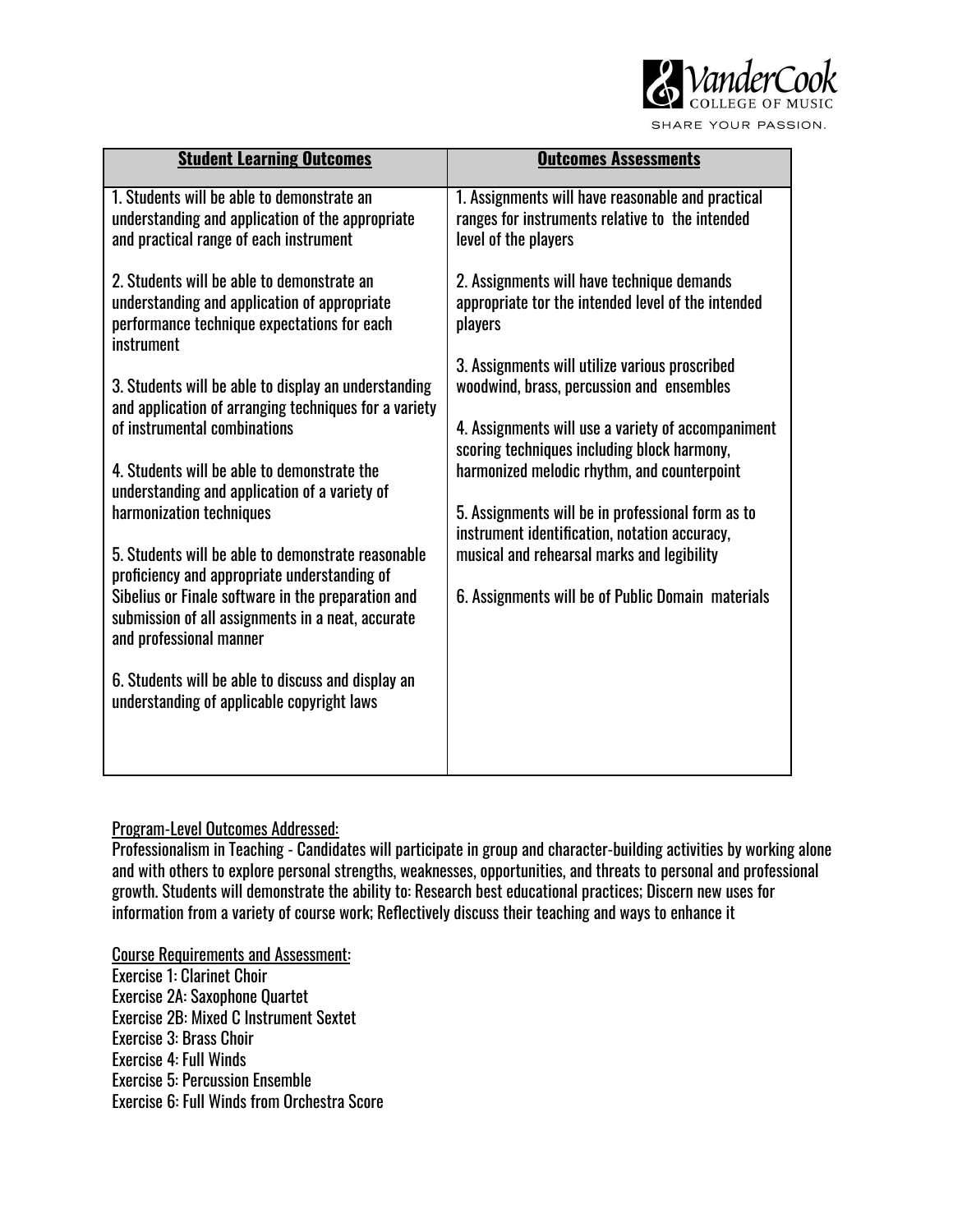

Exercise 7: Full Band Variations Final project-Public Domain selection of your choice Collaboration in class

For each assignment and the final project:

1. The file name will consist of your last name with exercise number (i.e. Snoeck Ex 2B)

2. The source composer will be credited along with your name as arranger

3. You will create an appropriate copyright notice block at the bottom of the first page with the word Copyright, the copyright symbol, ©, the year date, 2022, your name, and the phrase "All Rights Reserved"

Copyright © 2022 Jayne Dhoe All Rights Reserved

4. Harmonic analysis of what you have written will be attached to an analysis sta

- 5. The melody will be accurate
- 6. The harmonic structure will be accurate
- 7. Instruments will be in appropriate ranges
- 8. There will be an indicated starting tempo in beats/minute and any changes in tempo likewise marked
- 9. There will be rehearsal numbers or letters at each significant musical event or change
- 10. Every instrument part will have dynamic marks

Additionally, extra consideration is given for going beyond the minimum requirement and expressing creativity.

## Grading Breakdown:

- Exercises 1-7 = 60% of the course
- Collaboration= 20%
- Final Project = 20%

Grading Scale

- $A = 90 100$
- $B = 80 89$
- $C = 70-79$
- $D = 60-69$
- $F = 59$  & below

## Instructional Materials:

Students will need a computer capable of online communication using Schoology and ZOOM, capable of successfully running music notation software, a working microphone into your computer and headphones or earphones to participate in the class discussions. A high-speed internet connection is necessary.

Students will need a full-feature version of Finale or Sibelius music notation software. "Academic" editions are fullo-feature, just less expensive. As of this date, Dorico does not yet export files in a format compatible for our purposes.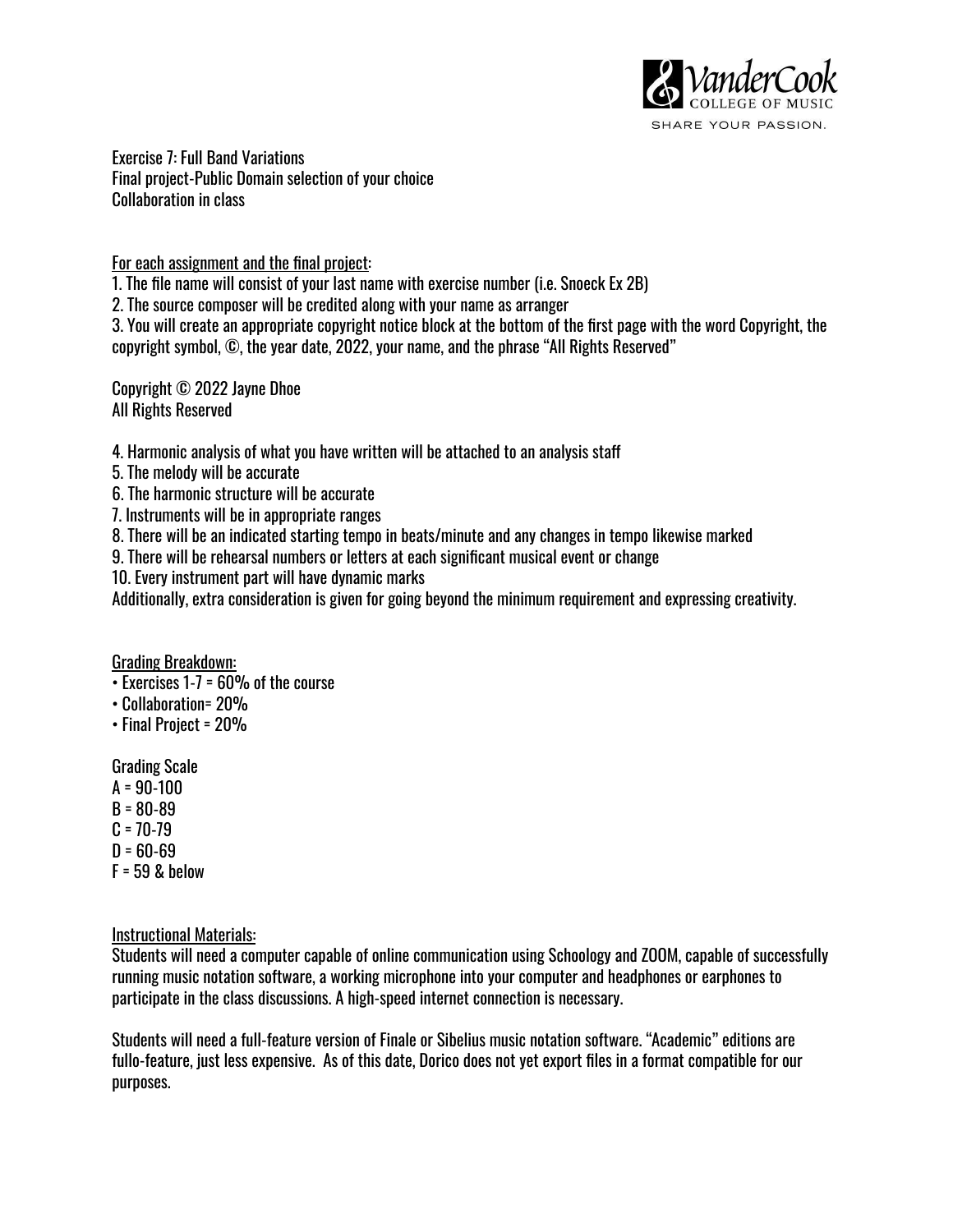

The books "Reharmonization Techniques" by Randy Felts, Berklee Press, distributed by Hal Leonard, and "The Teacher's Guide to Music, Media, and Copyright Law" by James Frankel, published by Hal Leonard, are recommended. They can be ordered from Amazon. There are also Kindle versions available.

Course Bibliography: N/A

Course Calendar:

Wednesday, Feb 16-Week1: Class expectations, setting up your work flow, approaching the first assignment. Discussion of the clarinet family. Discussion of the first exercise. Exercise 1: Clarinet choir

Monday, Feb 21-Exercise 1 Due

Wednesday, Feb 23-Week 2: Reflection and interaction on the Exercise 1 experience. Discussion of the saxophones. Discussion of Exercise 2A: Saxophone quartet

Monday, Feb 28-Exercise 2A Due

Wednesday, Mar 2-Week 3: Reflection and interaction on the Exercise 2A experience. Discussion of flute, oboe and bassoon. Discussion of Exercise 2B: Mixed C woodwind sextet

Monday, Mar 7-Exercise 2B Due

Wednesday, Mar 9-Week 4: Reflection and interaction on the Exercise 2B experience. Discussion of the brasses. Discussion of Exercise 3: Brass choir

Monday, Mar 14-Exercise 3 Due

Wednesday, Mar 16-Week 5: Reflection and interaction on the Exercise 3 experience. Discussion of scoring for woodwinds and brasses together. Discussion of Exercise 4: Full winds

**\*\*\*Sunday**, Mar 20-Exercise 4 Due

Wednesday, Mar 23-Week 6: Reflection and interaction on the Exercise 4 experience. Discussion of writing for full band and working from an orchestra score. Discussion of Exercise 6: Full band (This is a two week assignment)

Wednesday, Mar 30-Week 7-**NO CLASS** Spring Break

Monday, Apr 4-Exercise 6 Due

Wednesday, Apr 6-Week 8: Reflection and interaction on the Exercise 6 experience. Discussion of percussion instruments and writing. Discussion of Exercise 5: Percussion ensemble

Monday, Apr 11-Exercise 5 Due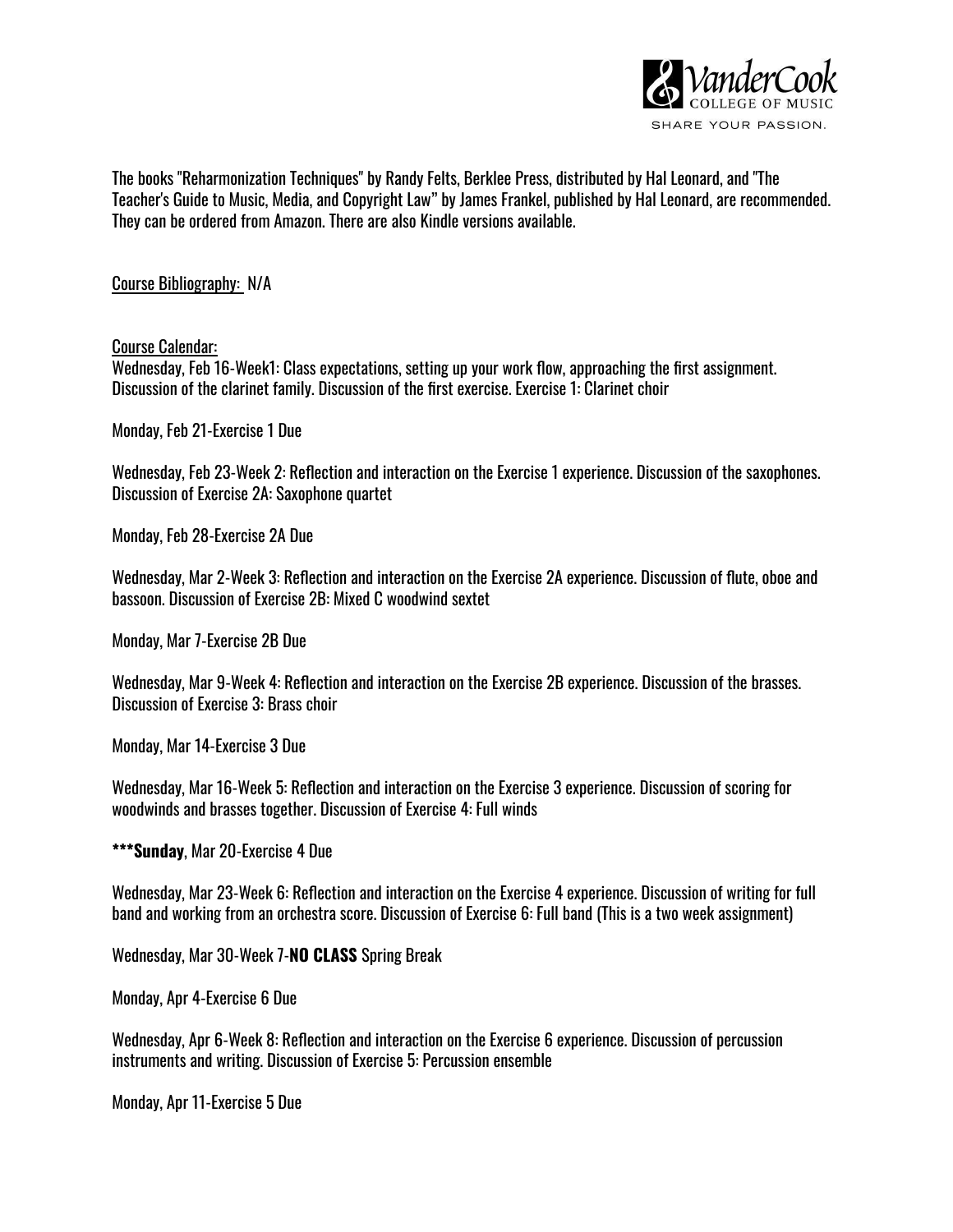

Wednesday Apr 13-Week 9: Reflection and interaction on the Exercise 5 experience. Discussion of variation writing techniques. Discussion of Exercise 7: Variations on Yankee Doodle (This is a two week assignment)

### Wednesday, Apr 20-Week 10: **GUEST SPEAKER-Paul Lavender, arranger and Vice President, Instrumental Publications, Hal Leonard LLC**

Monday, Apr 25-Exercise 7 Due

Wednesday, Apr 27-Week 11: Reflection and interaction on the Exercise 7 experience and our guest speaker. Discussion of the final project. (Short)

Wednesday, May 4-Week 12: Final comments and questions if needed (short)

Friday, May 6, Final Project, an arrangement for your band of a Public Domain tune of your choice, Due

Attendance Policy: Weekly attendance and collaboration in class is expected

### Candidate Conduct:

"An important part of VanderCook's Conceptual Framework and Candidate Dispositions and Outcomes is the focus on professionalism and character. Specific descriptors include participation as well as attendance, flexibility in the face of changing circumstances and institutional needs, the commitment to continual personal development, self-reflection and growth, respect for the academic community and the individuals and resources of that community, and behavior, speech and dress that is appropriate and respectful in the educational environment. Failure to observe standards of professional behavior may result in referral to the Standards Committee and/or the appropriate dean. Consistent concerns in this area will have an impact on successful completion of the program."

Cell Phone/Computer Policy:

Students will be on-camera throughout the class session unless there are extenuating circumstances.

## Health and Safety:

VanderCook College of Music is committed to providing a safe and healthy environment for study and work. Basic information regarding the maintenance of health and safety within the contexts of practice, performance, teaching and listening is provided throughout the academic year. Health and safety information specific to this course will be addressed. It is the responsibility of each individual musician to take an active role in making informed decisions to help maintain their own health and safety.